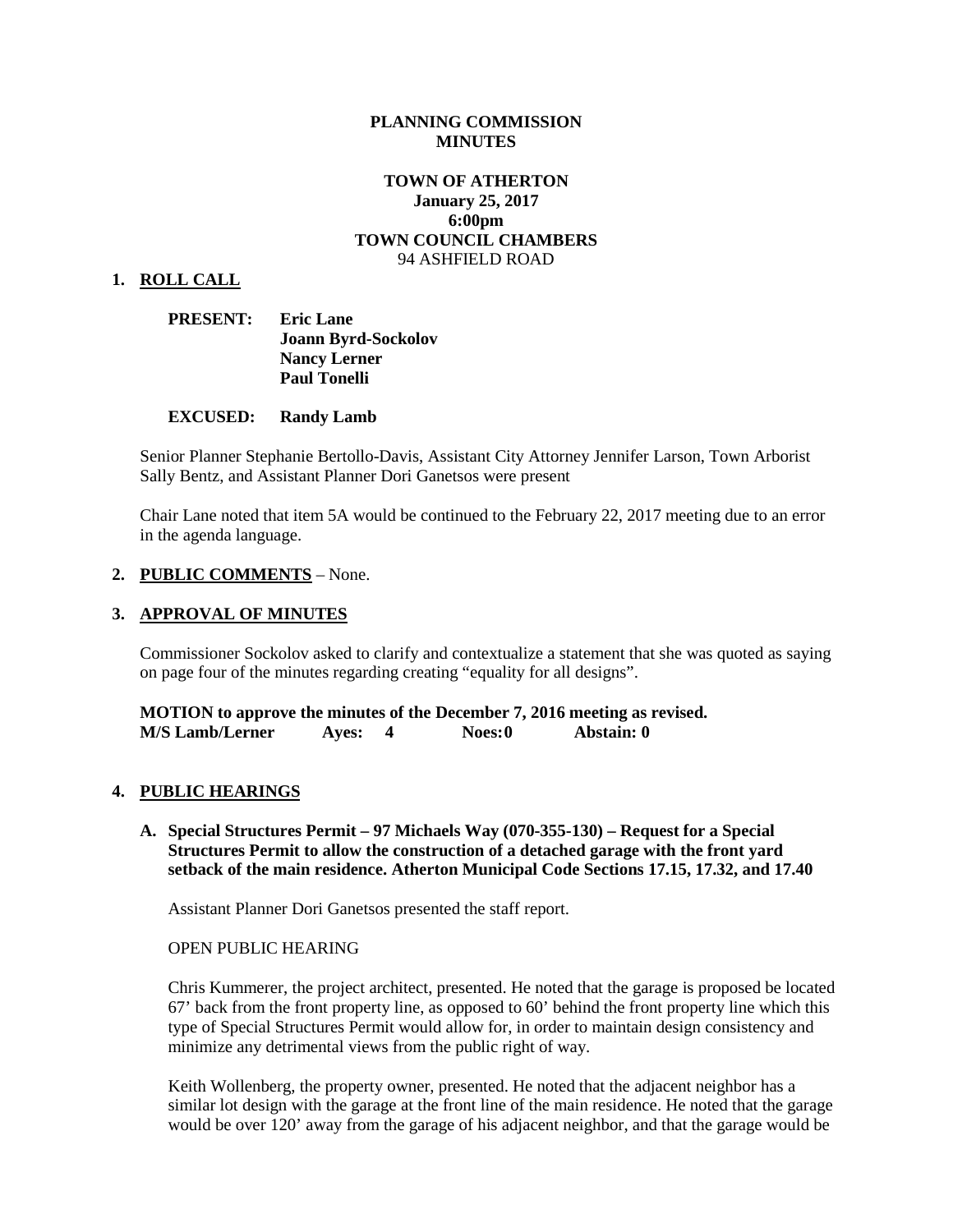screened so that it would not be visible from the neighboring properties. He stated that a neighbor at 85 Michaels, David Wollenburg, was in attendance at the meeting in support of the proposal.

# CLOSE PUBLIC HEARING

Commissioner Lerner said the applicant did a great job of describing the project and consulting with neighboring properties. She stated that the applicant considered all existing heritage trees on the lot, and that she was confident no trees would be negatively impacted by this project.

Commissioner Sockolov said she agreed with Commissioner Lerner. She said the aerial photos were extremely helpful in helping the Commission understand the scope of the project, and that the applicant did an excellent job in describing all tree protection measures and a detailed proposal.

Commissioner Tonelli agreed. He noted that great measures were taken to justify the proposed location of the garage and to delineate why alternative locations on the lot would not be optimal. He appreciated the fact that the applicant considered adding additional screening.

Chair Lane said he visited the site and that the proposed location would not result in negative visual impacts from the public right-of-way. He noted that the aerial shot supported that the proposed location would not negatively impact neighbors.

**MOTION to Approve the Special Structures Permit for a reduced front yard setback for a garage on a flag lot.** 

**M/S Tonelli/ Sockolov Ayes: 4 Noes: 0**

## **5. NEW BUSINESS**

**A. School Master Plan Update – 150 Valparaiso Avenue, Menlo School – Request for review of the 2016 Annual Master Plan Update. Atherton Municipal Code Section 17.32.050.** 

**MOTION to continue the review of the 2016 Annual Master Plan Update to the February 22, 2017 meeting.** 

**M/S Sockolov/ Tonelli Ayes: 4 Noes: 0**

### **B. Consideration of studying the Landscape Screening Ordinance to evaluate establishing regulations to protect sunlight access on adjoining properties.**

Senior Planner Stephanie Bertollo-Davis presented the memorandum. She noted that the memorandum posted on the website was an incorrect version, and that the correct version, which included additional detail, was distributed to all Commissioners via email prior to the meeting and copies available to public.

Commissioner Lerner said Atherton is known as a tree city, and that the many residents covet their trees. She noted that while trees on neighboring properties can get very tall, the lots in Atherton are large, typically over an acre, and have large setbacks. She said restricting the planting of trees seems contrary to what Atherton is all about. She noted that neighbors should be prudent and considerate of neighboring properties when planting new trees, but that cases like the one presented were few and far between.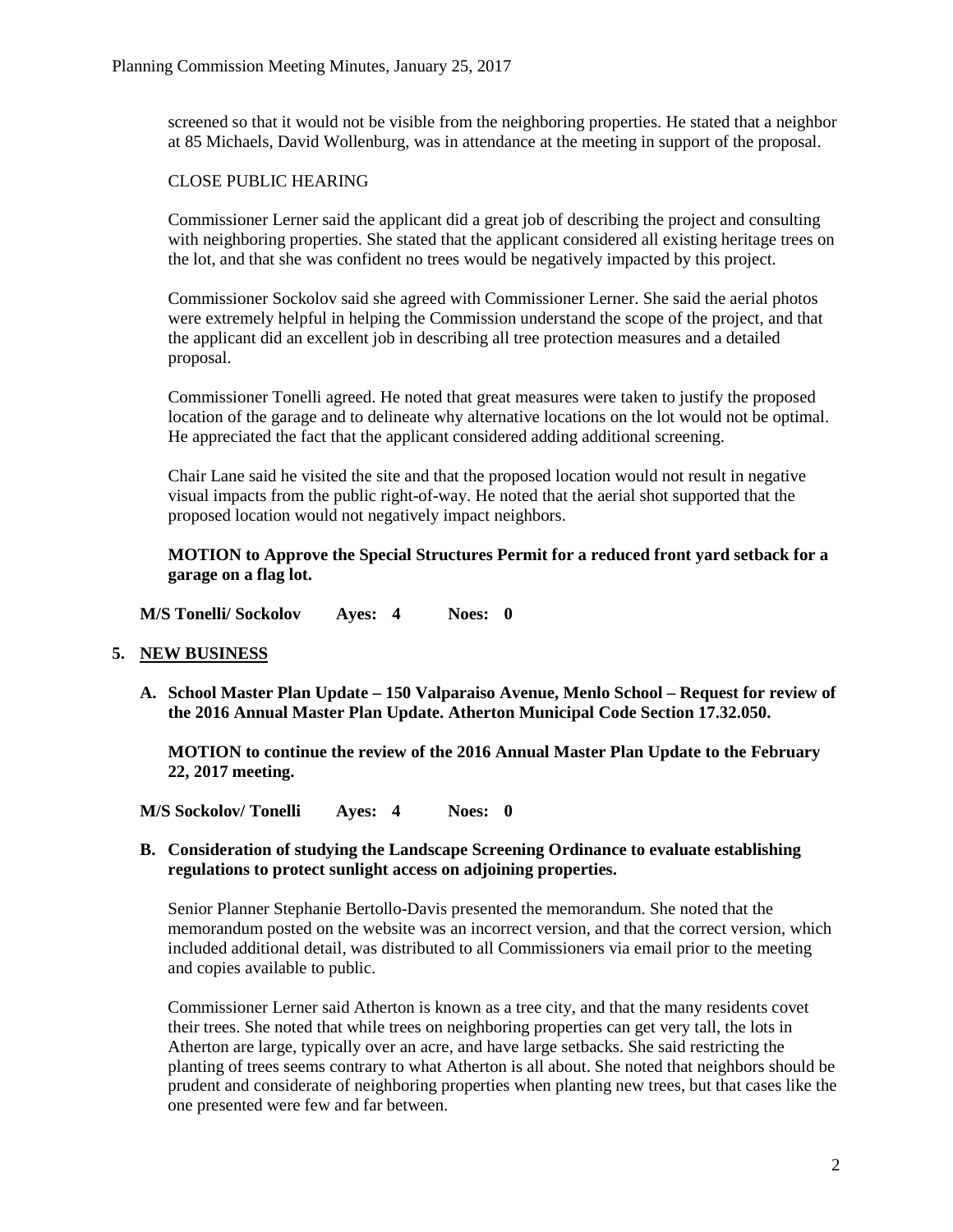Commissioner Sockolov agreed with Commissioner Lerner. She said she does not like things that limit personal choice. Commissioner Lerner asked Town Arborist Sally Bentz how often Redwood trees are chosen for landscape screening purposes.

Town Arborist Sally Bentz said that in the years she has worked in Atherton, Redwood trees have been selected approximately 10 times. She noted that the people who have complained about the lack of sunlight typically have larger, mature, heritage size Redwood trees surrounding their property which cannot be removed. She said she does not recommend the types of screening when Landscape Screening plans are submitted, but she can begin to recommend that applicants are more considerate of their neighbors.

Commissioner Tonelli said that this request is difficult to quantify due to the various lot sizes throughout the Town, and that shade could be more of an issue on the East side of town where lots are smaller and shade is more impactful. He said that shade may be difficult to quantify.

Chair Lane said that this is an issue of the definition of property. He said that while people should be considerate of their neighbors and make good faith efforts to ensure their plantings aren't negatively impacting neighboring properties, the owner of the property has a right to plant on their property, as long as health and safety issues are considered. He noted that a solution to this problem would be allowing residents to top trees, which is poor for the health of the trees. He said there is no clear or easy solution to this problem as lot sizes vary and it is too hard to quantify shade.

Commissioner Sockolov noted that the shade would fall in different locations in neighboring properties throughout the year, and that different plantings produce different amounts of shade, further complicating this request.

Chair Lane asked if staff would like the Commission to request staff look in to this request further, given the frequency of these complaints.

Senior Planner Davis said this issue is not presented to staff on a frequent enough basis and that staff presented this topic to the Commission due to a formal request on behalf of a resident.

Chair Lane said this should not be a Town regulated topic, but is rather a good neighbor and communication issue.

Town Arborist Bentz said that on the occasions she has received complaints, she always suggests that residents submit a written request to the Planning Commission or City Council, and to date only one such letter has been submitted.

Chair Lane said that there is a legitimate element of this that has to do with plantings related to new development.

Town Arborist Bentz noted that there are currently a lot of Monterey Pines around the perimeters of properties in the Town, which produce a lot of shade and are dying out.

Chair Lane said the staff could consider recommending screening that will not produce excess amounts of shade in neighboring properties when Landscape Screening plans for new developments are submitted, but that the property rights of residents to plant on their own properties should be respected and the Town should not impose explicit regulations regarding sunlight access.